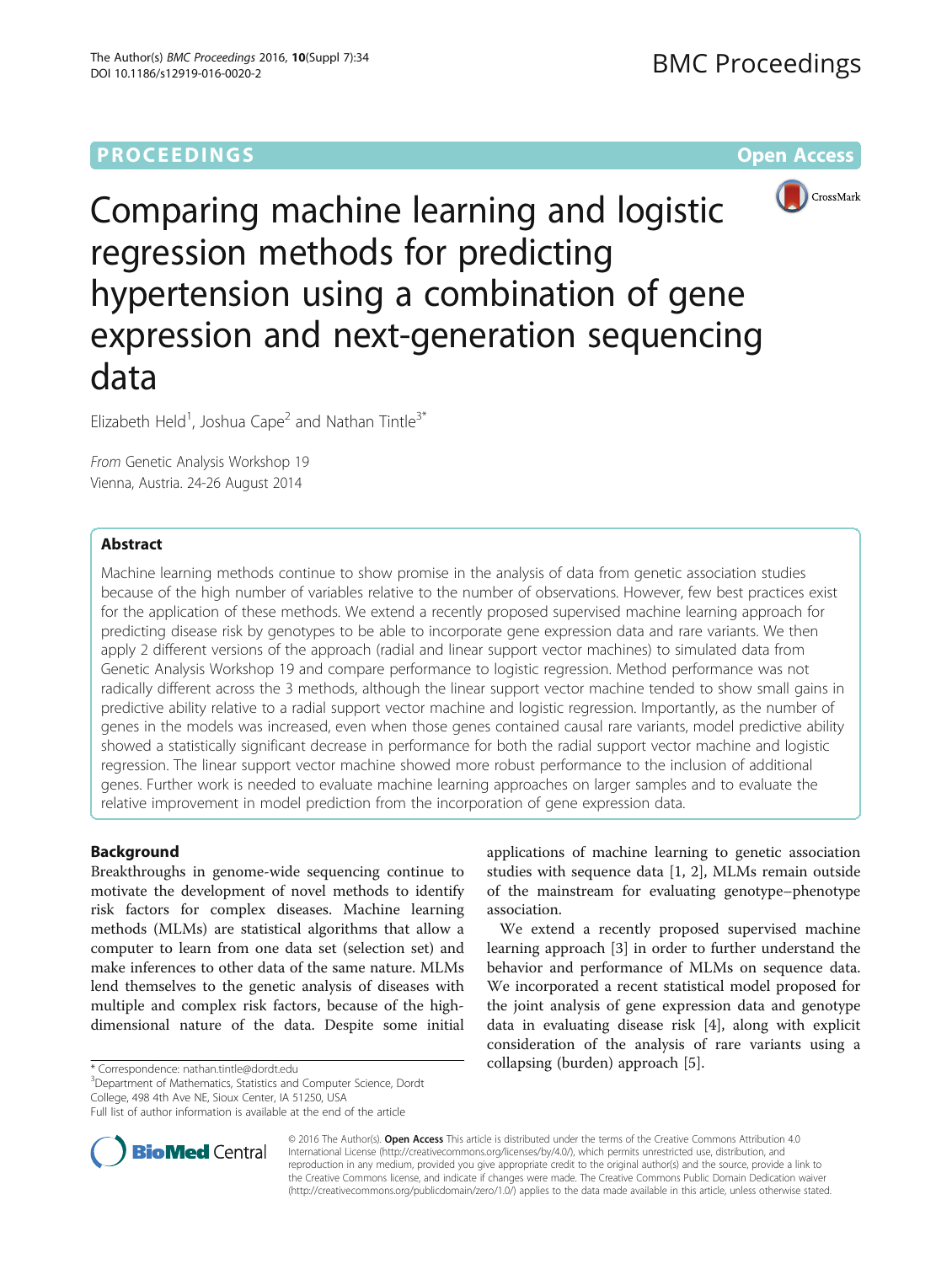# <span id="page-1-0"></span>Methods

# Data

Genetic Analysis Workshop 19 (GAW19) provided real DNA sequences and simulated phenotype data on individuals from complex pedigrees. Two-hundred independent simulations of a dichotomous hypertension variable were provided. All simulations were based on the same genetic disease model, and thus have the same set of known, causal variants across a set of fixed genotypes. Our analyses considered different subset of the 200 simulated versions of the variable.

Each simulated version of the hypertension variable is an indicator variable for an individual's hypertensive status  $(0 = not hypertensive or 1 = hypertensive)$ . By summing across multiple, independent simulations, we created a more specific disease status variable. In particular, we computed 5 different modified hypertension status variables,  $Y_{i,m}$  as:

Modified Hypertension Status
$$
(Y_{i,m})
$$

\n
$$
= \left\{ \begin{array}{l} 0 \text{ if } \frac{l}{m} < 0.5 \\ 1 \text{ if } \frac{l}{m} \geq 0.5 \end{array} \right\}
$$

where,  $l =$  number of times individual i is classified as hypertensive out of *m* independent simulation replicates. We considered values of  $m = 5$ , 25, 50, 100, and 150 in our analyses. This resulted in 80, 70, 66, 64, and 65 individuals with  $Y_{i,m} = 1$  out of the total sample of  $n = 637$ individuals for  $m = 5$ , 25, 50, 100, and 150, respectively.

Additionally, we used a series of covariates, including age, sex, pedigree structure, and smoking status. Because evaluating the potential gain in predictive ability when using gene expression data to predict disease risk was a key goal of our study, we limited our analysis to  $n = 637$ individuals for whom gene expression data was available. Gene expression data was obtained from peripheral blood mononuclear cells at the first examination period using an Illumina whole-genome expression array.

### Analysis

Following previous work on this data set [\[3](#page-4-0)], we use different combinations of the first 150 simulated data sets (SIMPHEN.1 to SIMPHEN.150) to select genes of interest and used 3 other, arbitrarily chosen, simulated data sets (SIMPHEN.197 to SIMPHEN.199) from the remaining simulated sets, as classification data sets. We now provide details of the selection and classification steps.

#### Gene selection method

We started by fitting the following model below (1) for each gene in the selection data set. The model is an extension of a recently proposed model [[3](#page-4-0)] but using (a) variant collapsing across the gene and (b) adding main effect and interaction terms for gene expression data.

$$
logit(Pr(Y = 1)) = Age + Sex + Smoke + Age \n*Sex + Pedigree + Gi + Si \n+ GiSi
$$
\n(1)

where  $Y = 1$  indicates that an individual is hypertensive, Sex and Smoke are indicator variables for the respondent's Sex and Smoking status, respectively, and Age is a continuous measure of the respondent's age. Pedigree information was incorporated into the model via the use of an indicator variable for each distinct pedigree as has been done previously with this data set [[3\]](#page-4-0).  $G_i$  is a continuous measure of gene expression at the gene of interest,  $i$ , and  $S_i$  is an indicator of the presence of any rare (minor allele frequency <5 %) alleles at any location within the same gene of interest,  $i$ ; collapsing is done in the spirit of combined multivariate and collapsing [\[5](#page-4-0)]. We also include a gene–single nucleotide polymorphism (SNP) interaction term,  $G_iS_i$  as recently proposed [[4\]](#page-4-0), to account for potential interactions between expression level and genotype on hypertensive status. Following earlier work exploring the use of support vector ma-chines on this data set [[3](#page-4-0)], the  $p$  value for each gene containing at least 1 causal variant, as well as randomly selected genes not containing any causal variants, were computed using the model above.

# Classification method

Predictions of disease status were made using 1 of 3 approaches.

# Logistic regression

The first approach, logistic regression (LR), included 1 or more of the most strongly associated causal and/or non-causal genes from the selection step (based on smallest  $p$  values), and applied eq. (1), with separate terms for each gene, to the classification data set. The result is a LR model which can be used to make predictions of disease status for each individual.

#### Support vector machine approaches

The final 2 classification approaches used support vector machines (SVMs) to make classifications. The svm() and tune.svm() functions in  $R$  [[6\]](#page-4-0) were used to make predictions. In particular, the SVM was provided the prediction model (including 1 or more genes), the selection data set and either a linear or radial basis kernel (the 2 different SVM approaches used). Tenfold cross-validation was used to estimate the kernel hyperparameters,  $γ$  and C, and probabilistic estimations of the likelihood of hypertension were allowed.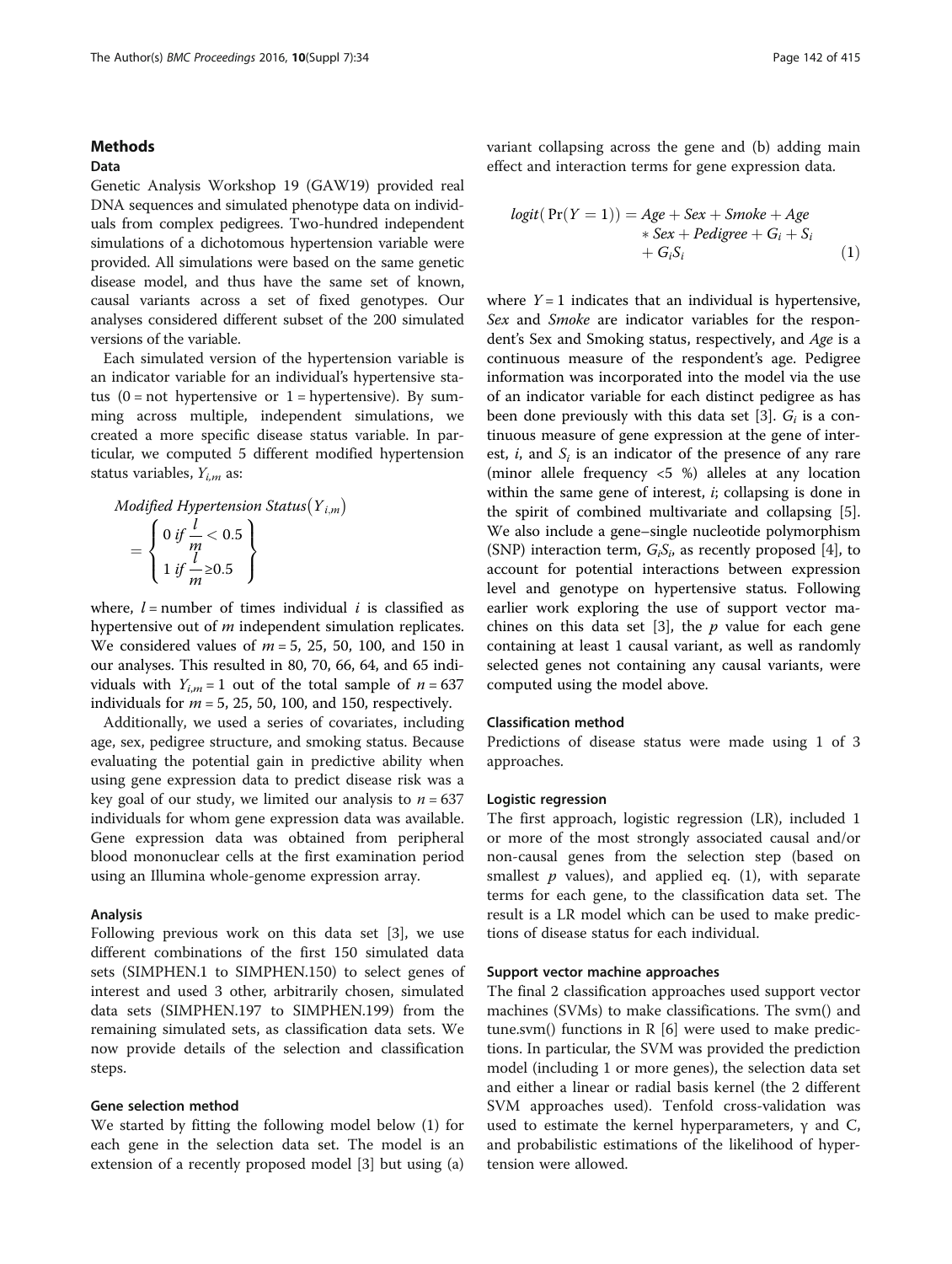# Performance evaluation

We considered 315 different combinations of gene lists, phenotype simulations, and gene expression data values. In particular, linear SVM, radial SVM, and LR were applied to lists of the top 1, 5, or 10 causal genes identified at the selection stage, or to the top 5, 15, or 50 noncausal genes, or to models containing no genetic data. To evaluate the impact of variation in gene expression data, which was the same for each person in both the selection and classification data sets, we added random noise (a uniform [−k, k] random variable) to observed gene expression values where  $k = 0$ , 0.01, and 0.1 (3 combinations) in the selection data. Thus, we explored a total of 315 combinations (7 gene lists  $\times$  3 levels of gene expression noise  $\times$  3 classification data sets  $\times$  5 different phenotypes (values of m) = 315). For each combination, all 3 classification models were applied, with area under the receiver operating characteristic curve (AUC) computed for each model-combination based on which individuals were actually hypertensive in the data set.

#### Follow-up analyses

Two small-scale follow-up analyses were conducted.

#### Follow-up #1

The first follow-up analysis evaluated the value added of gene expression data by fitting models without gene expression data (no gene expression main effect,  $G_i$ , or interaction term,  $G_iS_i$ , in the model [eq. [1\]](#page-1-0)) were run on SimPhen.197 with  $m = 5$  for 1, 5, and 10 causal genes. All 3 classification methods (LR, radial SVM, and linear SVM) were used.

#### Follow-up #2

The second follow-up analysis looked at the impact of the choice of phenotype. Because the collapsed phenotype defined earlier (see [Data](#page-1-0) above) only identifies slightly more than 10 % of subjects as hypertensive (a fairly specific diagnostic measure), we also implemented a more sensitive measure of hypertension. The more sensitive measure of hypertension diagnosis,  $Z_{i,m}$  is defined as:

Sensitive Hypertension Status
$$
(Z_{i,m})
$$
  
= 
$$
\begin{cases} 0 \text{ if } \frac{l}{m} = 0 \\ 1 \text{ if } \frac{l}{m} > 0 \end{cases}
$$

where  $l =$  number of times individual  $i$  is classified as hypertensive out of *m* independent simulation replicates. We considered values of  $m = 5$ , 25, 50, 100, and 150 in this follow-up analysis. This follow-up analysis used  $k =$ 0 for SIMPHEN.197 and considered 1, 5, and 10 causal genes for all 3 classification methods (LR, radial SVM, and linear SVM).

#### Results

Overall, LR, linear SVMs, and radial SVMs yielded similar values of AUC across all 315 settings (Fig. [1](#page-3-0)) with baseline AUC values (no genetic data, covariates only) of 0.777 (linear), 0.771 (radial), and 0.771 (logistic) on average. Linear SVM tended to outperform both other methods by a slight margin overall (mean improvement vs.  $LR = 0.009$  [SD = 0.016]; mean improvement vs. radial  $SVM = 0.012$   $[SD = 0.016]$ , differences which were statistically significant ( $p$  <0.001 in both cases). Linear SVM also provided the largest AUC of the 3 methods in the majority of cases examined here  $(54.9 % = 173/315)$ . Radial SVM (largest AUC in 19.7  $% = 62/315$  of cases) and LR (largest AUC in  $25.4\% = 80/315$  of cases) yielded the best AUC in approximately equal numbers in the remainder of cases.

To better understand how different variables affected performance of the 3 different prediction methods, we used a multiple regression model predicting AUC by number of causal genes, number of noncausal genes, k (gene expression noise), and  $m$  (number of phenotypes being collapsed). Separate models were run for each of the 3 different prediction methods. Results summarizing estimated effects of each model parameter and significance are shown in Table [1](#page-3-0).

In all 3 models, as expected, adding more noncausal genes to the model reduced the AUC. However, the impact of including noncausal genes was approximately twice as much for LR  $(-1.7 \times 10^{-3})$  as compared to either SVM approach (radial:  $-9.8 \times 10^{-4}$ ; linear:  $-1.0 \times 10^{-3}$ ). Adding more causal genes to the model also reduced the AUC, although the impact was approximately 5 times less for the linear SVM approach (-1.6 × 10<sup>-4</sup>) and not a statistically significant effect ( $p = 0.47$ ), as compared to radial SVM (-8.2 × 10<sup>-4</sup>) and LR (-7.5 × 10<sup>-4</sup>), where the impact of adding causal genes was similar to the addition of noncausal genes and highly statistically significant ( $p$  <0.001 in both cases). Finally, all 3 models had reduced predictive ability (lower AUC) in the presence of increased noise in the gene expression data  $(k)$ and increased numbers of simulations  $(m)$  collapsed to create the hypertension variable.

#### Follow-up analysis #1

Table [2](#page-4-0) highlights the impact of including or not including gene expression data for a subset of parameter settings (SIMPHEN.197,  $m = 5$ ). Changes in the AUC were relatively small and variable for all 3 prediction methods.

#### Follow-up analysis #2

Use of a more sensitive phenotype variable (see Methods: Follow-up analyses above) yielded improved AUC values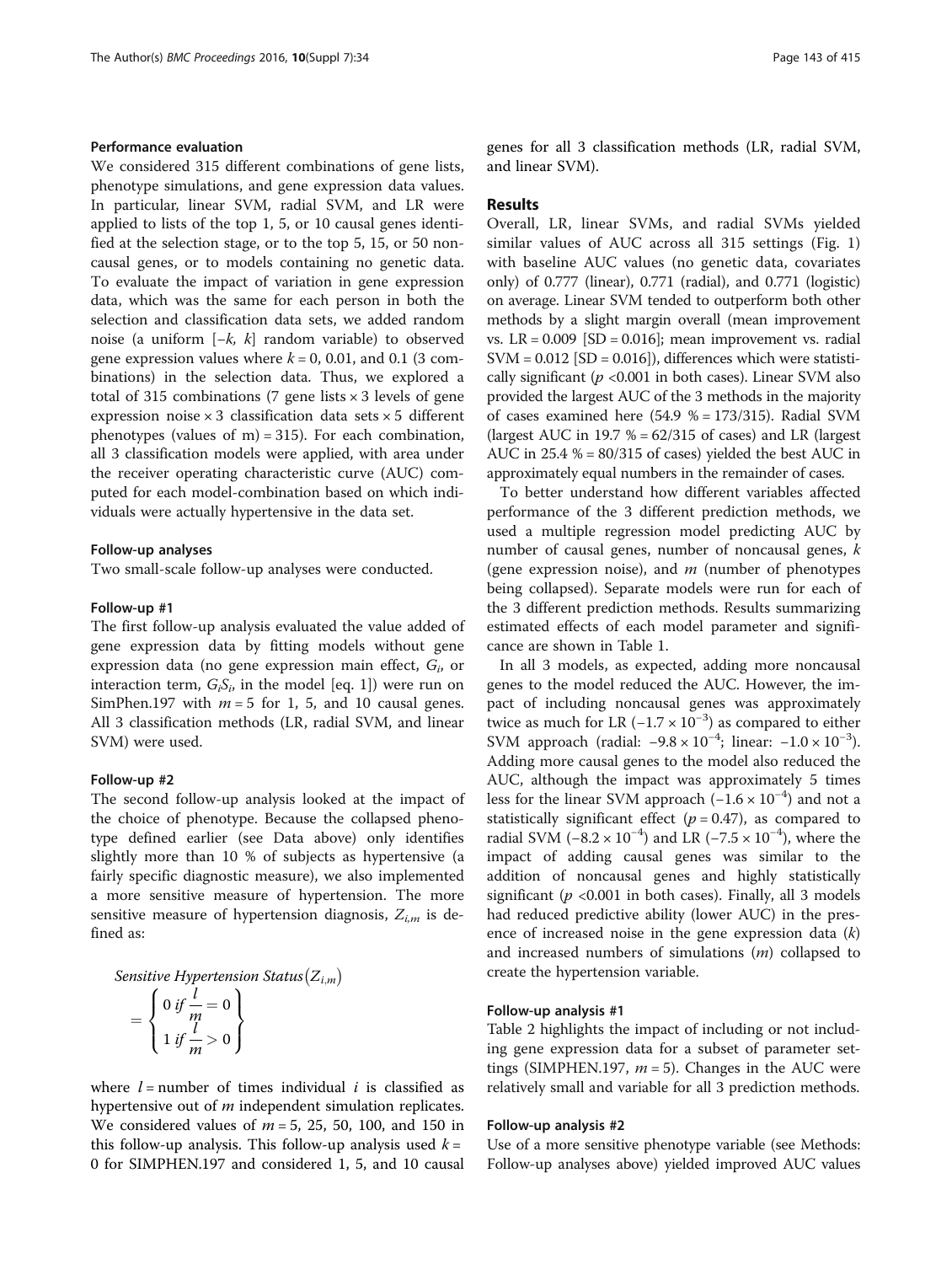<span id="page-3-0"></span>

for all 3 prediction methods. Average improvements in AUC were 0.03 (radial: 95 % confidence interval [CI]: 0.01, 0.08), 0.05 (linear: 95 % CI: −0.01, 0.19), and 0.01 (LR: 95 % CI: 0.00, 0.04) across the 15 settings considered in this follow-up analysis.

# Discussion

We have demonstrated a supervised MLM to integrate gene expression data and rare variants in an analysis of disease risk. Linear SVM performed well, likely because of its ability to more robustly handle larger numbers of features (variable) compared to nonlinear SVM and LR. Linear SVM showed the most robustness to the inclusion of both noncausal and causal genes. Notably, AUC decreased for all methods when including additional causal and non-causal genes. This was likely a result of the addition of more variation (noise) than effect (signal) when adding additional genes, regardless of whether or not the genes were causal. Further research is needed to investigate the limits of MLMs with regards to how many genes/features maximizes performance.

While although we sought to potentially increase the predictive ability of the models by evaluating an increasingly specific hypertension variable, the approach resulted in lower predictive ability for all 3 machine learning approaches. Our follow-up analysis showed promise in that increasing the sensitivity of the hypertension variable tended to increase AUC for all 3 methods. This may serve to underscore the fact that optimal statistical study design would have equal numbers of cases and controls when comparing groups on a fixed sample size budget; a particular concern for SVM methods, although some solutions exist [[7\]](#page-4-0). However, whether to use broad (sensitive) or narrow (specific) phenotype definitions remains an important and open question in statistical genetics.

Finally, the inclusion of gene expression data with genotype data at the same loci, generally reduced predictive ability. However, in a follow-up analysis when we compared models with and without gene expression data, but both containing genotype data, results were inconclusive with regards to model predictive ability improvements because of the addition of gene expression data. More work is needed to develop models incorporating gene expression data that directly connect biological mechanisms with the statistical model. We note that in this data set, it is unclear whether the gene expression data actually would be beneficial in large amounts given the simulated nature of the data.

Table 1 Regression analysis summarizing association of model parameters and model performance across 315 different situations

|                                    | Method                                           |                                                  |                                                  |  |  |
|------------------------------------|--------------------------------------------------|--------------------------------------------------|--------------------------------------------------|--|--|
| Model parameters                   | R<br>$\beta$ (SE)                                | Radial SVM<br>$\beta$ (SE)                       | Linear SVM<br>$\beta$ (SE)                       |  |  |
| Gene expression noise $(k)$        | $-3.5 \times 10^{-2}$ (1.2 $\times 10^{-2}$ )**  | $-6.4 \times 10^{-2}$ (2.0 $\times 10^{-2}$ )**  | $-3.3 \times 10^{-2}$ (1.7 $\times 10^{-2}$ )    |  |  |
| Number of collapsed phenotypes (m) | $-4 \times 10^{-5}$ $(1.1 \times 10^{-5})$ ***   | $-5.49 \times 10^{-6}$ (1.7 $\times 10^{-5}$ )   | $-4.4 \times 10^{-5}$ (1.5 $\times 10^{-5}$ )**  |  |  |
| Number of causal genes             | $-7.5 \times 10^{-4}$ (1.7 $\times 10^{-4}$ )*** | $-8.2 \times 10^{-4}$ (2.7 $\times 10^{-4}$ )**  | $-1.6 \times 10^{-4}$ (2.3 $\times 10^{-4}$ )    |  |  |
| Number of random genes             | $-1.7 \times 10^{-3}$ $(3.6 \times 10^{-5})$ *** | $-9.8 \times 10^{-4}$ (5.6 $\times 10^{-5}$ )*** | $-1.0 \times 10^{-3}$ $(4.8 \times 10^{-5})$ *** |  |  |
| Model $r^2$                        | 88.4 %                                           | 50.7 %                                           | 62.5 %                                           |  |  |

 $\hat{\beta}$ , the estimated coefficient in the regression model; SE, the estimated standard error of the coefficient Regression models predicted AUC by 4 different model parameters for each of the 3 methods separately

Statistical significance of the estimated regression coefficients is indicated by asterisks (\*\*\*p <0.001, \*\*p <0.01)